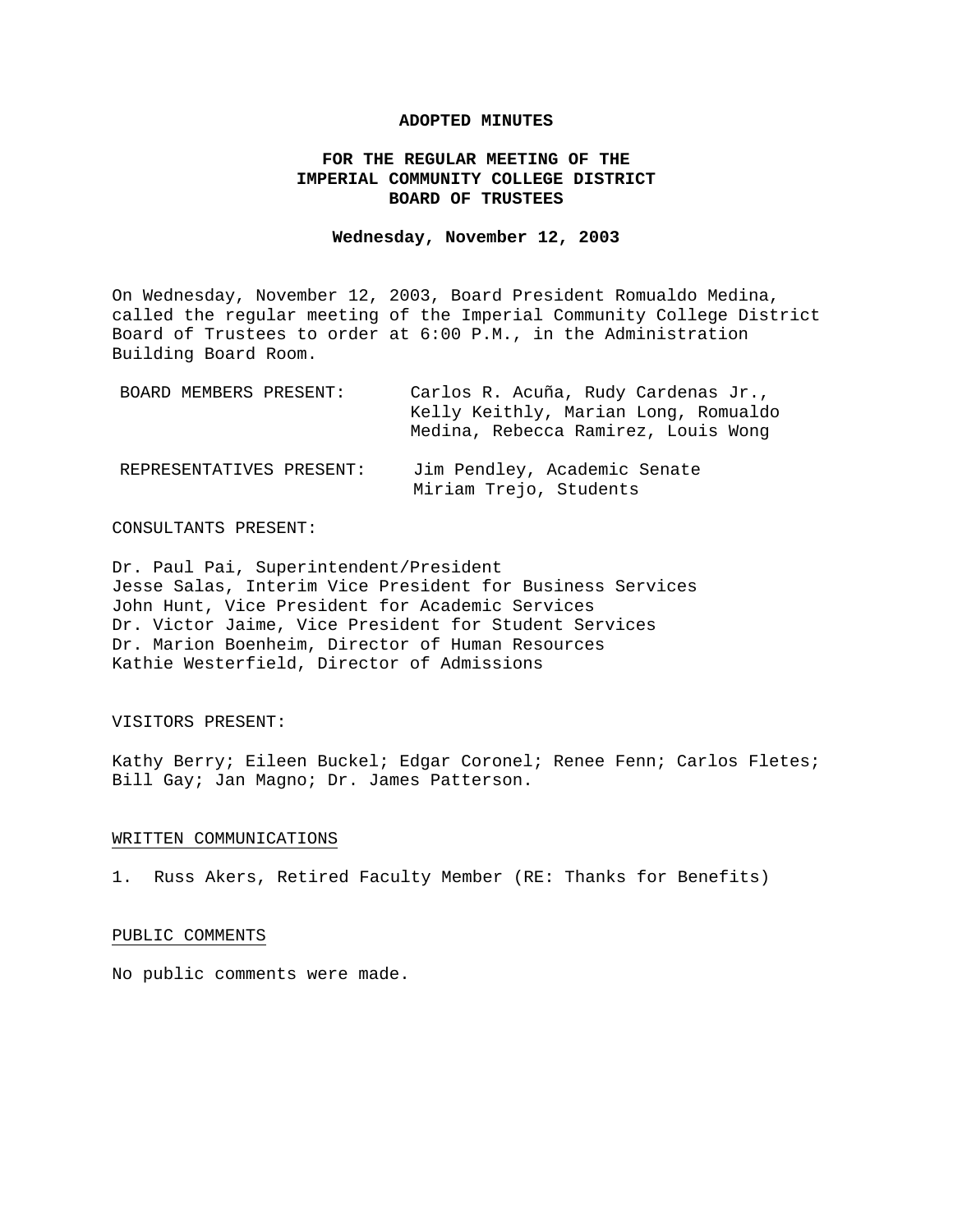## SDICCCA ALLIANCE MEETING

Marian Long attended a meeting of the SDICCCA Alliance on Monday, November 3 at the San Diego County Office of Education. Mrs. Long presented the following information:

- The Caucus agenda was announced as part of the CCLC Conference on November 21.
- A presentation is planned for the CCLC Legislative Conference on January 25 and 26, concerning the under-funded colleges. There is talk of new funding models.
- A chart was distributed comparing the 15 highest and 15 lowest funded Districts with the average dollars per full-time equivalent student. For 2002-2003 the highest was \$4,811 and lowest was \$3,586. IVC is funded at \$3,814 or \$229 above the lowest funded district.

# ASSOCIATED STUDENT GOVERNMENT UPDATE

ASG President, Miriam Trejo, reported the following:

- The ASG Senators traveled to Sacramento to the Annual Student Leaders Conference held on October 17-19.
- There was good participation at the October 31, Halloween celebration.
- A Veteran's Day movie marathon was held on November 11.
- IVC's Great American Smoke-Out will be held on November 20.
- A Pool Tournament is scheduled for November 21.
- There will be a Visioning Focus Group on campus for the students to participate in on November 26.
- December 5 is the date for the Talent Show.

# ACADEMIC SENATE UPDATE

Academic Senate President, Jim Pendley, reported the following:

- Dr. James Patterson was introduced as the newly elected Academic Senate President, who will take office in January 2004.
- The Senate is discussing the Faculty Hiring Policy.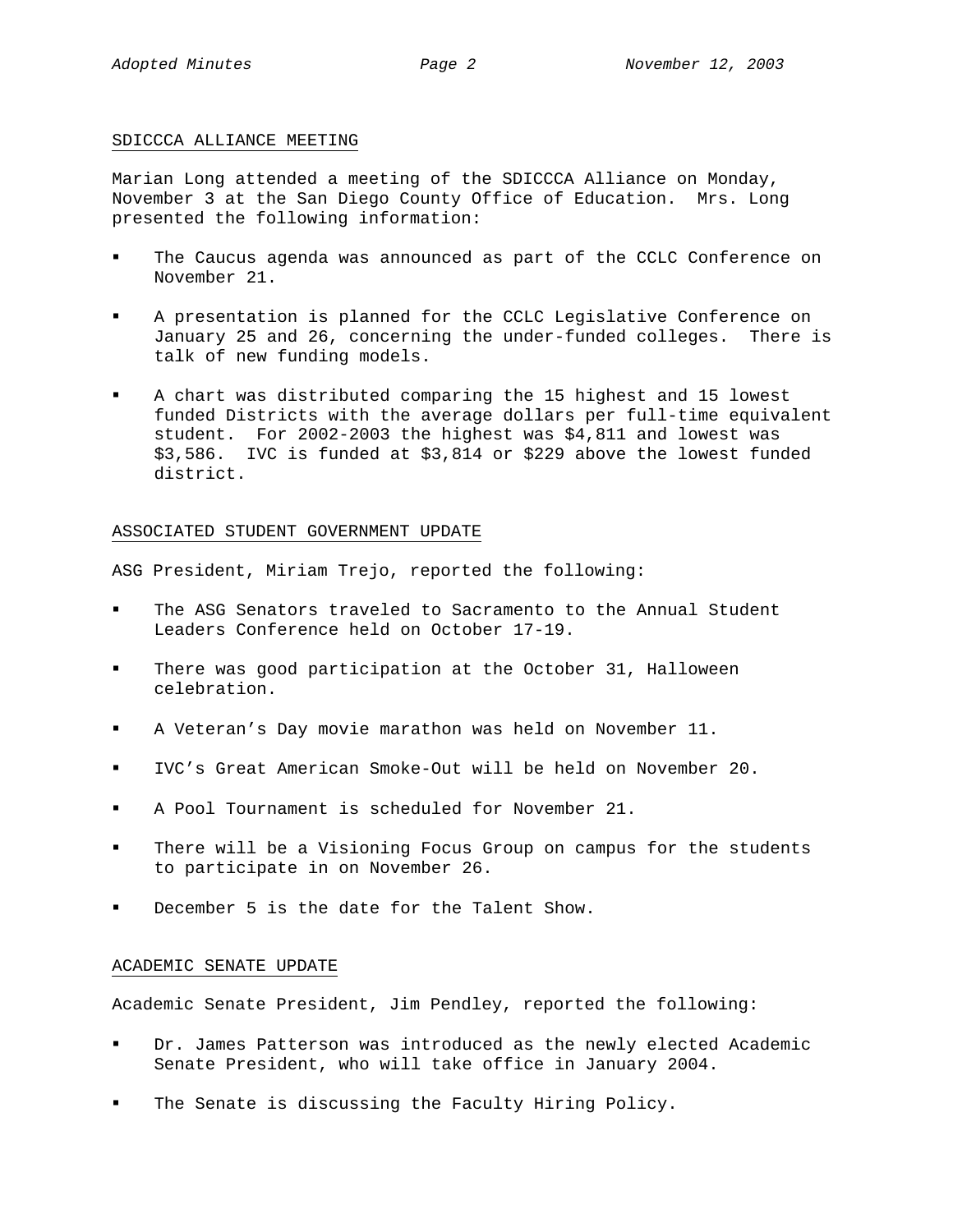- Information Technology will be providing e-mail addresses to adjunct faculty.
- The evaluation of administrators process will be implemented and will be completed by December 19, 2003.
- Academic Senate agendas will be posted to the IVC website.

# PRESIDENT'S UPDATE

Dr. Pai reported the following:

- Congratulations was expressed to Board members Marion Long, Louis Wong, Romualdo Medina, and Rudy Cardenas, who won their elections with or without opponents.
- By invitation from IID Director, Rudy Maldonado, Dr. Pai was asked to speak at a business luncheon sponsored by the IID, at the IV Expo Plaza de Cultura, on November 12. Other panel speakers were representatives from Geothermal, Brawley Beef Packing Co., US Gypsum Company, Heber Township, Investment Developer Jim Dean, and Carrizo Gorge Railway. The meeting was well attended by the business community.
- On Tuesday, December 9, a retirement celebration will be held from 3:00 P.M. to 4:30 P.M., in the College Center for our three retirees: Professors Jim Pendley, Richard Hann, and Robert Wilhelm.
- IVC and the Imperial County Office of Education have developed a partnership for the training of paraprofessionals working in schools. The new law, "No Child Left Behind," requires paraprofessionals to receive certification using three options: earning an AA degree, taking 48 college units of specified instruction, or a by passing a competency exam. The proposal for offering these courses through ICOE will be presented to our Curriculum and Instruction Committee in December.
- Dr. Pai will be attending CCLC annual conference on November 20 and 21, along with Trustee Marian Long.
- Everyone was reminded to attend the Visioning Stakeholders Summit on Saturday, January 10, from 8:00 A.M. to 2:00 P.M. The Board could meet after the Summit adjourns to set their goals for the year.
- Jesse Salas reported that the IRS has accepted the settlement on the TRANS issue. The IRS will be sending out the individual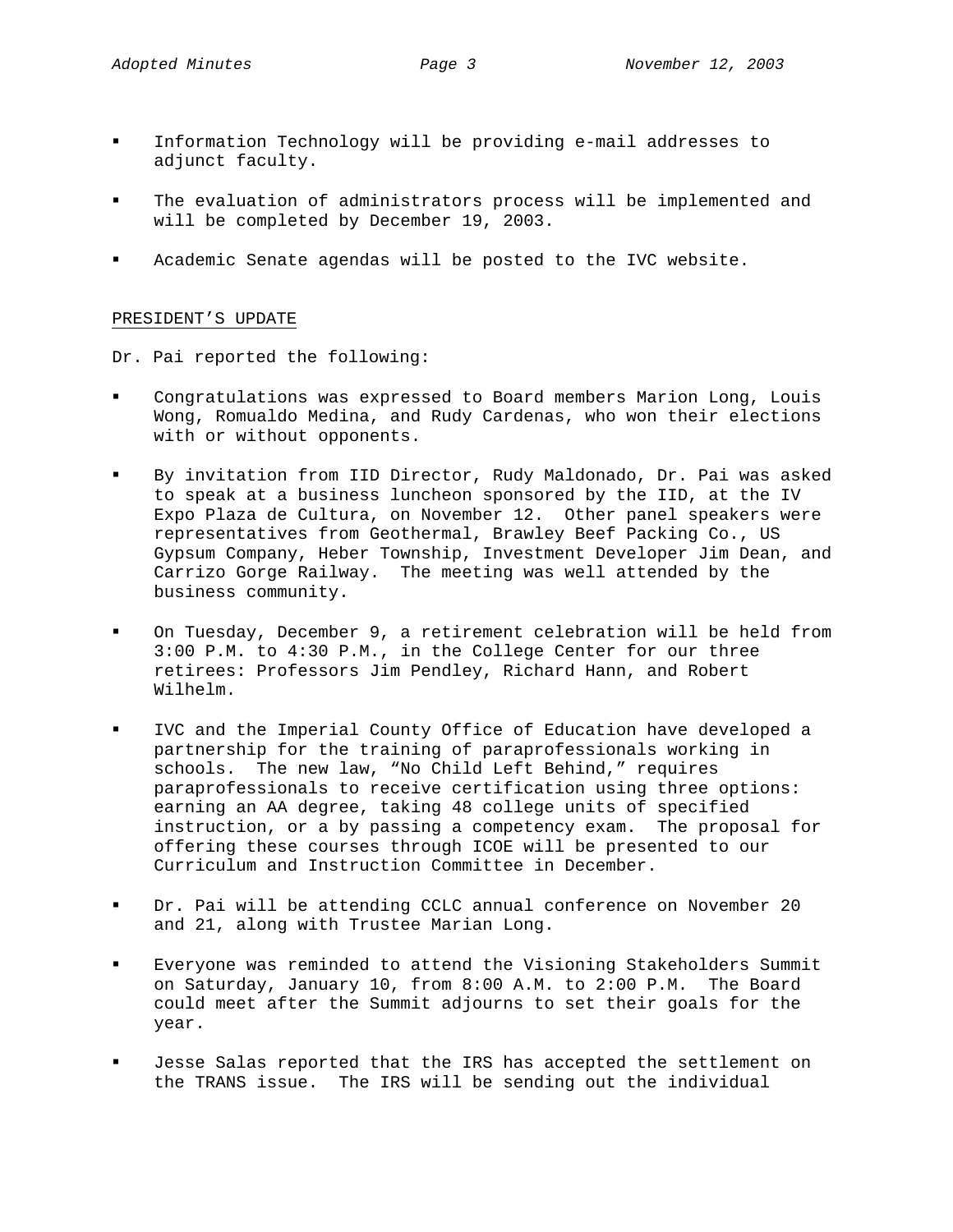agreements to the community colleges involved. Attorney fees will be accessed among the colleges.

 Dr. Pai invited everyone to attend a Holiday Open House at his home on December 6, from 2:00 P.M. to 5:00 P.M.

## ENROLLMENT UPDATE

Kathie Westerfield, new Director of Admissions, shared the following information relating to the Fall 2003 Enrollment First Census Report:

- Full-Time enrollment increased by 5% or 2,746 students, and Part-Time decreased by -1.3% or 4,734, for a total of 7,480 students enrolled for the Fall Semester. The overall drop in enrollment in the California Community College system is 5.2%.
- FTES has increased by 1.8% over the same time last year.
- Students between the ages of 18-19 have increased by 10%, and there is a decrease of –5.7% of those students between the ages of  $25 - 29$ .

## BOARD SELF-EVALUATION

The Board reviewed the compilation of comment of their Self-Evaluation. It was determined that that Board will meet after the Visioning Stakeholders Summit at a date based on the Superintendent/ President's recommendation, to set their goals for the year. It was also determined that the Board Policy model will be reviewed during this future Board Retreat.

# ELECTION OF BOARD OFFICERS FOR 2003-2004

M/S/C Cardenas/Acuña that the Board approves the appointment of Rebecca Ramirez as Board President for 2003-2004.

M/S/C Medina/Acuña that the Board approves the appointment of Marian Long as Board Secretary for 2003-2004.

M/S/C Cardenas/Wong that the Board approves Dr. Paul Pai as Board Secretary, and Jesse Salas as Treasurer for 2003-2004.

M/S/C Cardenas/Keithly to approve the Minutes for October 8, 2003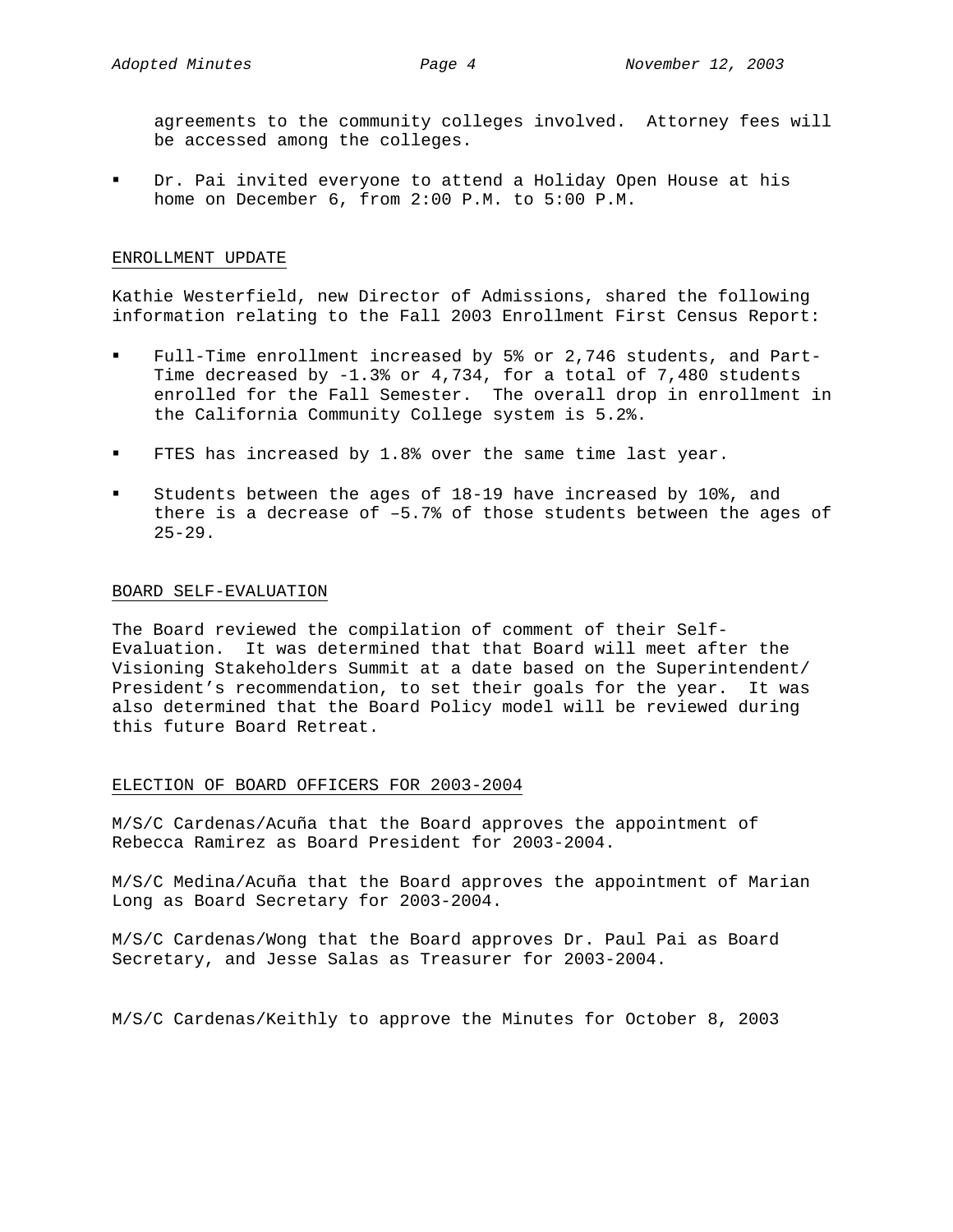M/S/C Cardenas/Keithly Resolution No. 12825: **PURCHASE ORDERS**

BE IT RESOLVED that the issuance of current year Purchase Order Nos. 0400863 through 0401210, 4504009 through 4504010, 4004021 through 4994923, inclusive are approved.

BE IT FURTHER RESOLVED that the issuance of Dummy Purchase Order Nos. 0400512 through 0400692.

M/S/C Cardenas/Keithly Resolution No. 12826: **PAYROLL WARRANT ORDERS**

BE IT RESOLVED that Payroll Warrant Order No. 7 in the amount of \$134,340.47 and Warrant Order No. 8 in the amount of \$1,534,644.49 be ratified.

M/S/C Cardenas/Keithly Resolution No. 12827: **COMMERCIAL WARRANT ORDERS**

BE IT RESOLVED that Commercial Warrant Orders on the General Fund be ratified as follows:

> 13 in the amount of \$168,972.12 14 in the amount of \$172,590.63 15 in the amount of \$649,006.27 16 in the amount of \$172,913.14 17 in the amount of \$288,420.46

M/S/C Keithly/Wong Resolution No. 12828: **CHANGE IN BOARD MEETING DAY** 

BE IT RESOLVED THAT the Board approves moving its Board Meeting dates to the third Monday of every month at 6:00 P.M., effective December 15, 2003.

M/S/C Cardenas/Keithly Resolution No. 12829: **QUARTERLY INVESTMENT REPORT** 

WHEREAS effective January 1, 1996, Government Code section 53646 requires that the chief business officer submit a quarterly report to the governing board including the type of investment, issuer, date of maturity, par and dollar amount invested in all securities, and investments and monies held by the district, and

WHEREAS all investments for the Imperial Community College District are on deposit with the Treasurer of the County of Imperial.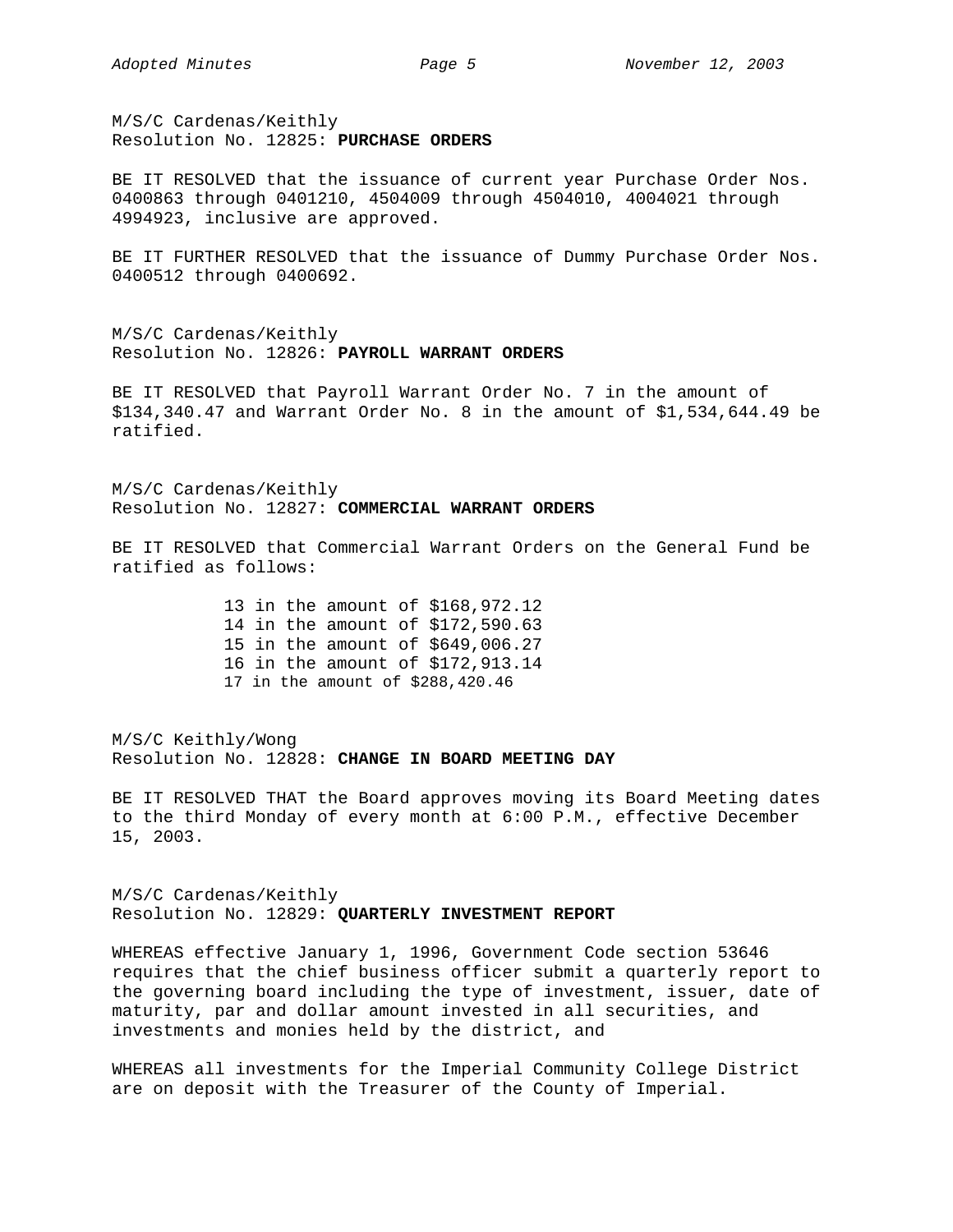NOW, THERFORE, BE IT RESOLVED that the Board accepts the quarterly report dated September 30, 2003, for funds invested with the Imperial County Treasurer.

# M/S/C Cardenas/Keithly Resolution No. 12830: **CALIFORNIA COMMUNITY COLLEGE QUARTERLY FINANCIAL STATUS REPORT**

BE IT RESOLVED that the Board of Trustees accepts the financial statements prepared pursuant to Education Code 84043, for the quarter ending September 30, 2003, and directs the copies be forwarded to the Chancellor's Office of the California Community Colleges and to the Office of the Imperial County Superintendent of Schools as required by law.

M/S/C Cardenas/Keithly Resolution No. 12831: **IVC COMMERCIAL WARRANT ACCOUNT** 

WHEREAS the Finance module of Banner is scheduled to be implemented as of January 1, 2004; and

WHEREAS the Finance Banner Committee has recommended that IVC process its own commercial warrant checks; and

WHEREAS the Imperial County Office of Education is in agreement with this procedural change; and

WHEREAS the Planning and Budget Committee has recommended the purchase of the required hardware and software to produce commercial warrant checks in-house; and

WHEREAS the commercial banking services necessary are available through Wells Fargo Bank.

THEREFORE, BE IT RESOLVED that the Board authorizes the Superintendent/President, the Interim Vice President for Business Services, and/or the Director of Fiscal Services to sign all necessary documents required to open a bank account at Wells Fargo Bank, to be entitled the IVC Commercial Warrant Account.

BE IT FURTHER RESOLVED that the authorized signers for the IVC Commercial Warrant Account are the Superintendent/President, the Chief Business Officer, the Vice President for Academic Services, the Vice President for Student Services, and the Director of Fiscal Services.

BE IT FURTHER RESOLVED that Wells Fargo Bank be authorized to accept a facsimile signature of two of the authorized signers on all checks, drafts or other orders for the payment of money drawn on the IVC Commercial Warrant Account.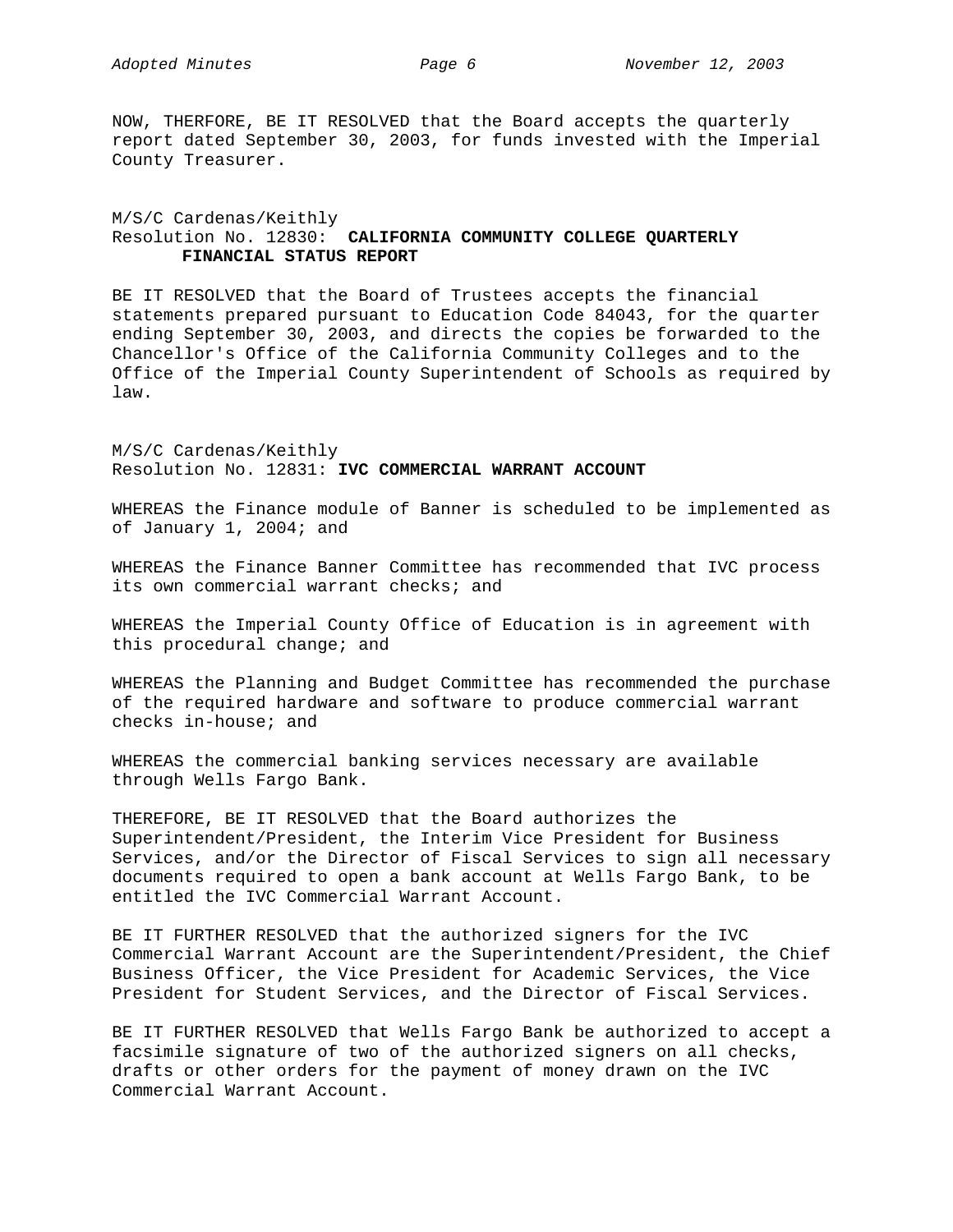M/S/C Cardenas/Keithly Resolution No. 12832: **SHARING INFORMATION WITH THE IVC FOUNDATION** 

BE IT RESOLVED that the Board authorizes the Superintendent/President, based on the recommendation of the College Council on September 29, 2003, to allow the IVC Foundation to receive shared student information, excluding social security numbers, on all past and present matriculated students with the condition that this information be kept confidential and used only for the direct benefit of the College and its students.

M/S/C Cardenas/Keithly Resolution No. 12833: **IVC VISIONING DAY** 

WHEREAS, over forty years ago, the residents of Imperial County collectively developed a vision of a freestanding community college to serve our area; and

WHEREAS, since it opened at the Highway 111 and Aten Road location in 1962, Imperial Valley College (IVC) has served our community and educated thousands of local residents; and

WHEREAS, as our County grows and continues to change, Imperial Valley College finds itself in need of redefining it's vision in order to continue to provide quality educational services which meet the needs of all of its District's residents; and

WHEREAS, Imperial Valley College has embarked upon an ambitious Vision Driven Strategic Planning Project, which will lead up to the development of a comprehensive three-year Master Plan; and

WHEREAS, the visioning process in the past two months has encompassed nineteen community focus groups conducted throughout the County to gather information from citizens, businesses, community leaders and students; and

WHEREAS, the process will culminate in the "*Imperial Valley College Stakeholders' Summit"* to be conducted at the College on January 10, 2004, at which time the participants of the prior community focus group meetings and other community people will evaluate their collective findings and reach consensus regarding overriding priorities;

BE IT NOW RESOLVED, that the Board supports the "*Imperial Valley College Stakeholders' Summit"* and encourages all interested individuals to attend.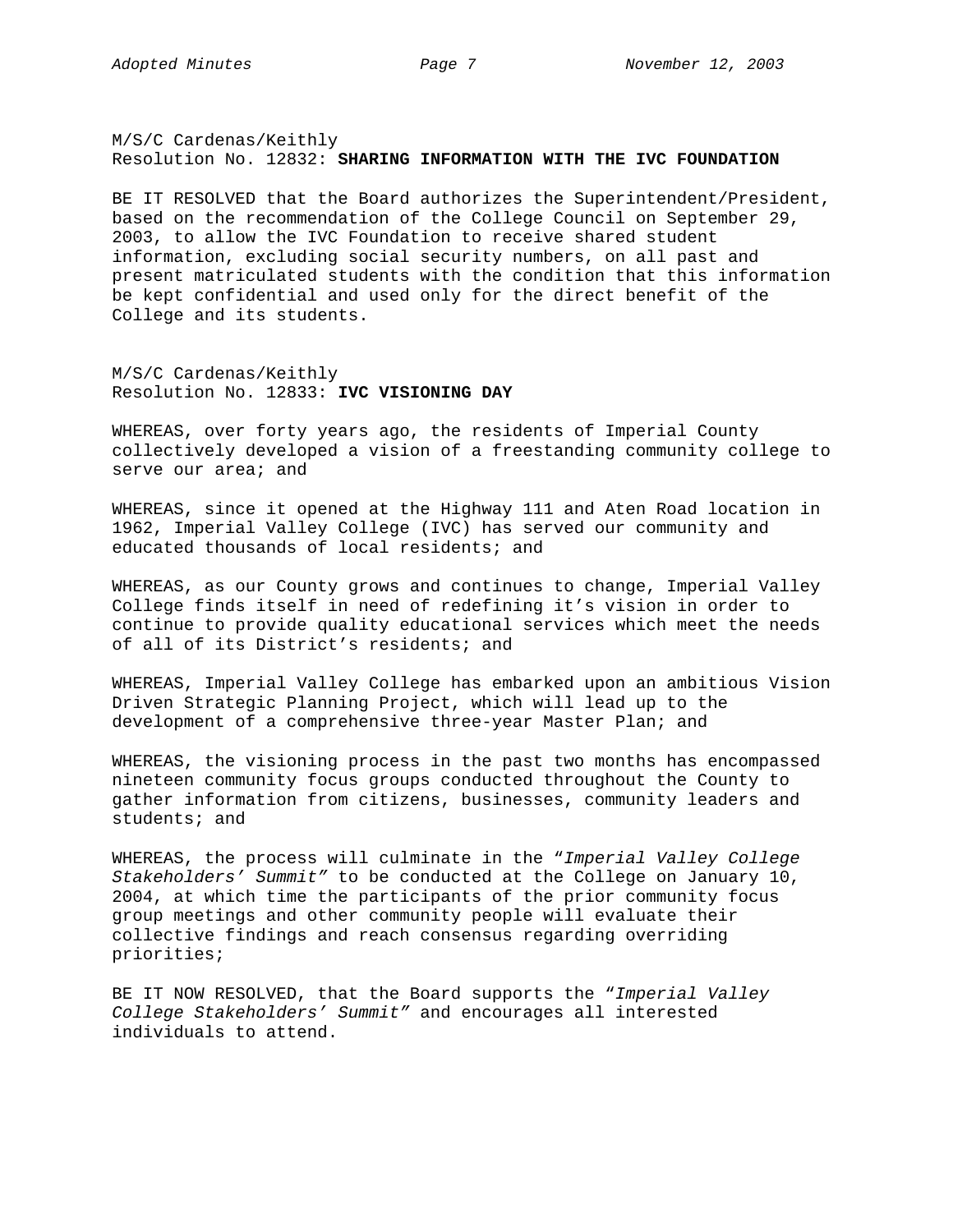M/S/C Medina/Keithly to go into **CLOSED SESSION** 

- 1. CONFERENCE WITH LEGAL COUNSEL: Anticipated Litigation-- Significant exposure to litigation pursuant to subdivision (b) of Section 54956.9: Two cases
- 2. CONFERENCE WITH LEGAL COUNSEL EXISTING LITIGATION Subdivision (a) of section §54956.9) Name of cases: C. Marylynn Carlson, Case No. LM-1781-E Craig R. Luoma, Case No. 1780-E
- 3. NEGOTIATIONS UNDER THE EDUCATIONAL EMPLOYMENT RELATIONS ACT Conference with District Negotiators RE: Direction for Negotiations

### M/S/C Cardenas/Wong to go back into **OPEN SESSION**

Board President Rebecca Ramirez announced that information had been presented on all three items.

NO ACTION TAKEN Resolution No. 12834: **SENIORITY LIST MEMORANDUM OF UNDERSTANDING**

WHEREAS, all full-time faculty members at Imperial Valley College are members of the bargaining unit; and

WHEREAS, all full-time faculty are designated as either regular contract employees or categorically-funded employees; and

WHEREAS, all full-time faculty have the same duties and responsibilities within their respective areas; and

WHEREAS, only regular contract faculty are entitled to tenure and seniority rights in which reduction in force will be determined; and

WHEREAS, the District and the Association agree that all rights and privileges of the faculty should be equally applied wherever possible;

IT IS THEREFORE AGREED AS FOLLOWS:

- 1. A separate seniority list shall be established for categorically funded faculty members.
- 2. Regular contract faculty shall not be able to exercise their seniority rights within categorically funded service areas; conversely, categorically funded faculty shall not be able to exercise their seniority rights within regular contract service areas.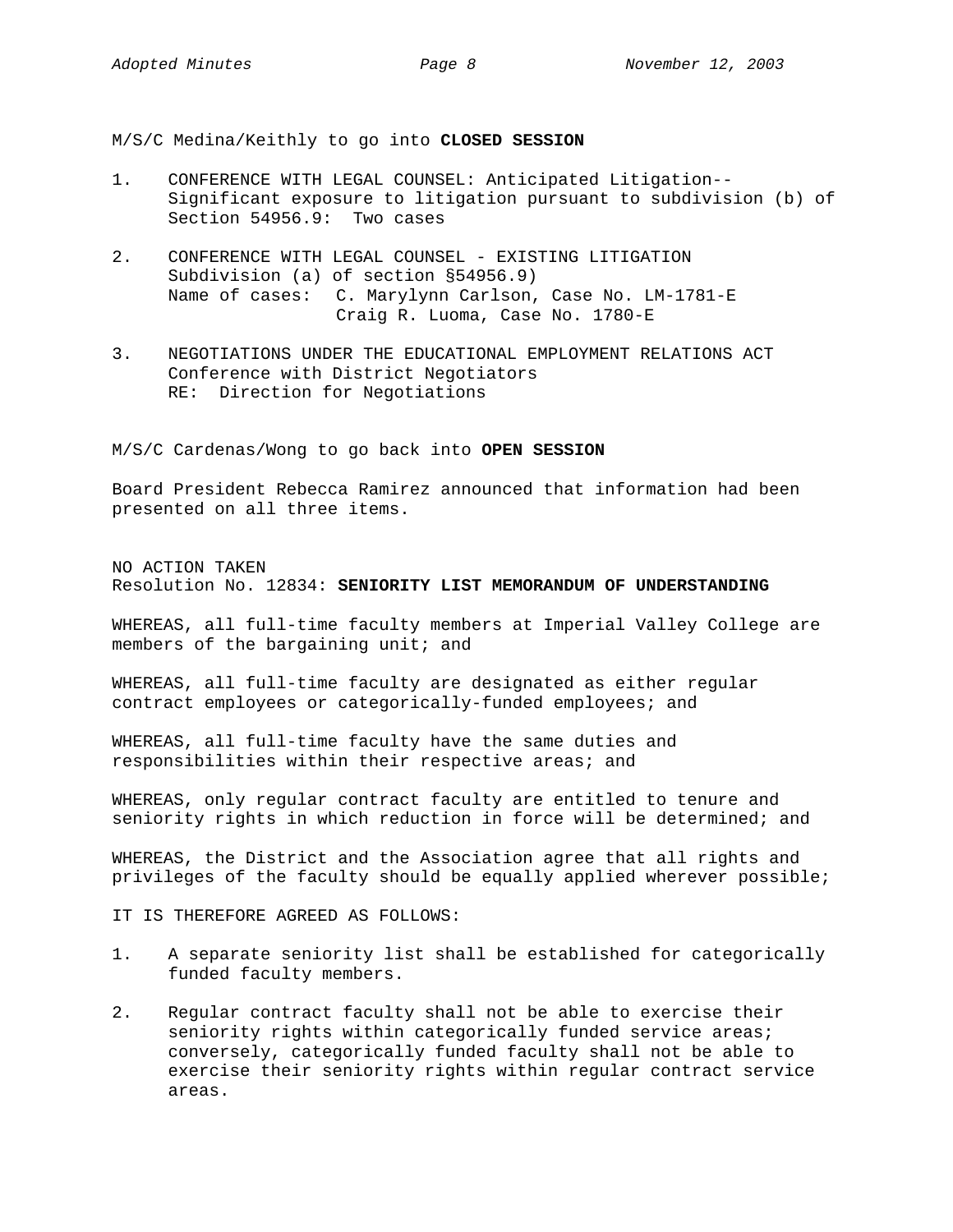3. It is understood by the parties that continued employment for categorically funded faculty remains entirely dependent upon the District receiving funding from their respective governmental agencies.

BE IT NOW RESOLVED that the Board approves entering into this Memorandum of Understanding (MOU) between the Imperial Community College District (District) and the Imperial Valley College Chapter of CCA/CTA/NEA (Association).

M/S/C Keithly/Wong Resolution No. 12835: **ADMINISTRATORS ASSESSMENT PROCESS** 

BE IT RESOLVED that the Board approves the implementation and use of the Assessment of Immediate Administrator by Classified Staff Form and the Classified Staff Appraisal of Administrators Form and processes as agreed to by the Administrative Staff.

M/S/C Cardenas/Wong Resolution No. 12836: **ADMINISTRATIVE RECLASSIFICATION** 

WHEREAS, the duties and responsibilities of the administrative positions under the Dean II and Dean I classifications are equal;

WHEREAS, the current Administrative Salary Schedule reflects a separate column for Dean II and Dean I;

NOW, THEREFORE, BE IT RESOLVED that the Board approves the recommendation of the Superintendent/President to consolidate the Dean II and Dean I columns of the Administrative Salary Schedule to create one Dean column.

BE IT FURTHER RESOLVED that the Dean II column of the current Administrative Salary Schedule shall be maintained, and the Dean I column shall be eliminated effective January 1, 2004.

**Fiscal Impact Statement:** The difference from January 1, 2004 through June 30, 2004 is \$1,213.50 to be paid out of the District's General Contingency Fund.

M/S/C Cardenas/Wong Resolution No. 12837: **CLASSIFIED MANAGEMENT ASSESSMENT PROCESS** 

BE IT RESOLVED that the Board approves the implementation and use of the Classified Management Professional Development Feedback Form and process as agreed to by the Classified Management Staff.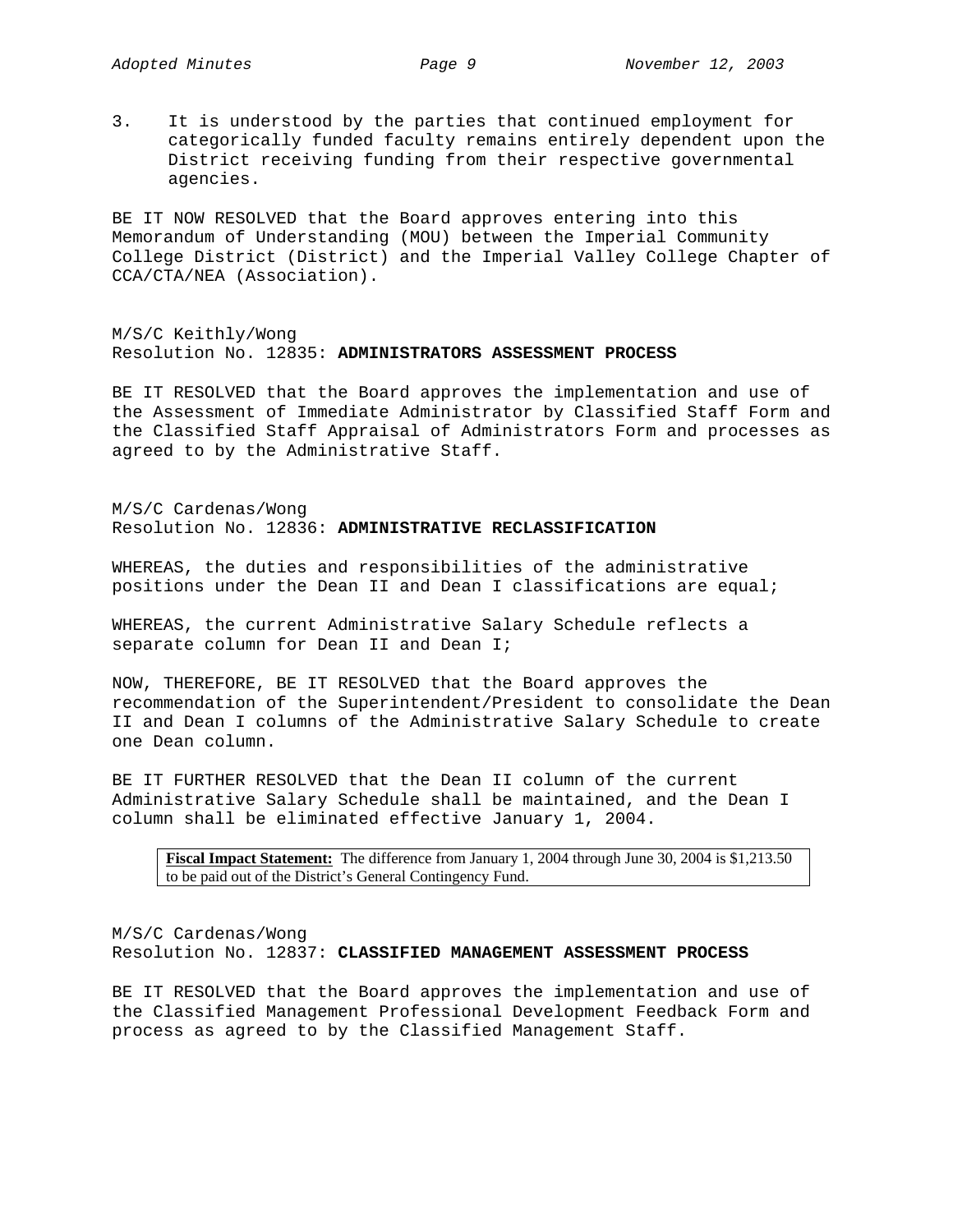M/S/C Cardenas/Wong Resolution No. 12838: **APPRENTICE PROGRAM**

BE IT RESOLVED that the Board approves the establishment and implementation of an apprentice program in accordance with the following objectives and guidelines;

BE IT FURTHER RESOLVED that the apprentice program shall become effective January 1, 2004.

## Objective

The objective of the apprentice program is to develop paraprofessionals who can provide leadership and expertise in a learning lab, tutorial center, learning resource center, or the equivalent, and to encourage non-traditional persons to enter the teaching profession in a community college setting.

The Apprentice provides instructional support for faculty and other staff members, while developing skills, abilities, and sensitivities for assisting a diverse adult population in an educational setting. The Apprentice provides support through individual and small-group tutoring, teaching, learning and study groups, and instructional technology. The Apprentice will develop an understanding of student learning styles, implement learning programs based on assessment data, and develop skills necessary to address the special needs of underprepared students, especially those with disabilities and secondlanguage problems.

# **Duration**

The Apprentice may be employed for a maximum of eight (8) semesters, consecutive or cumulative, excluding summer sessions, and may not work more than 170 working days or more than 980 hours during any fiscal year.

# **Participation Guidelines**

Those appointed to an Apprentice position will possess the following minimum qualifications:

- 1. Associate or Bachelor's degree from an accredited institution in a discipline related to the activities to which he/she is assigned.
- 2. Excellent oral and communication skills.
- 3. Sensitivity to students of various academic, socioeconomic, cultural, religious, disability, and ethnic backgrounds.
- 4. Ability to establish and maintain effective working relationships with students, faculty, and staff.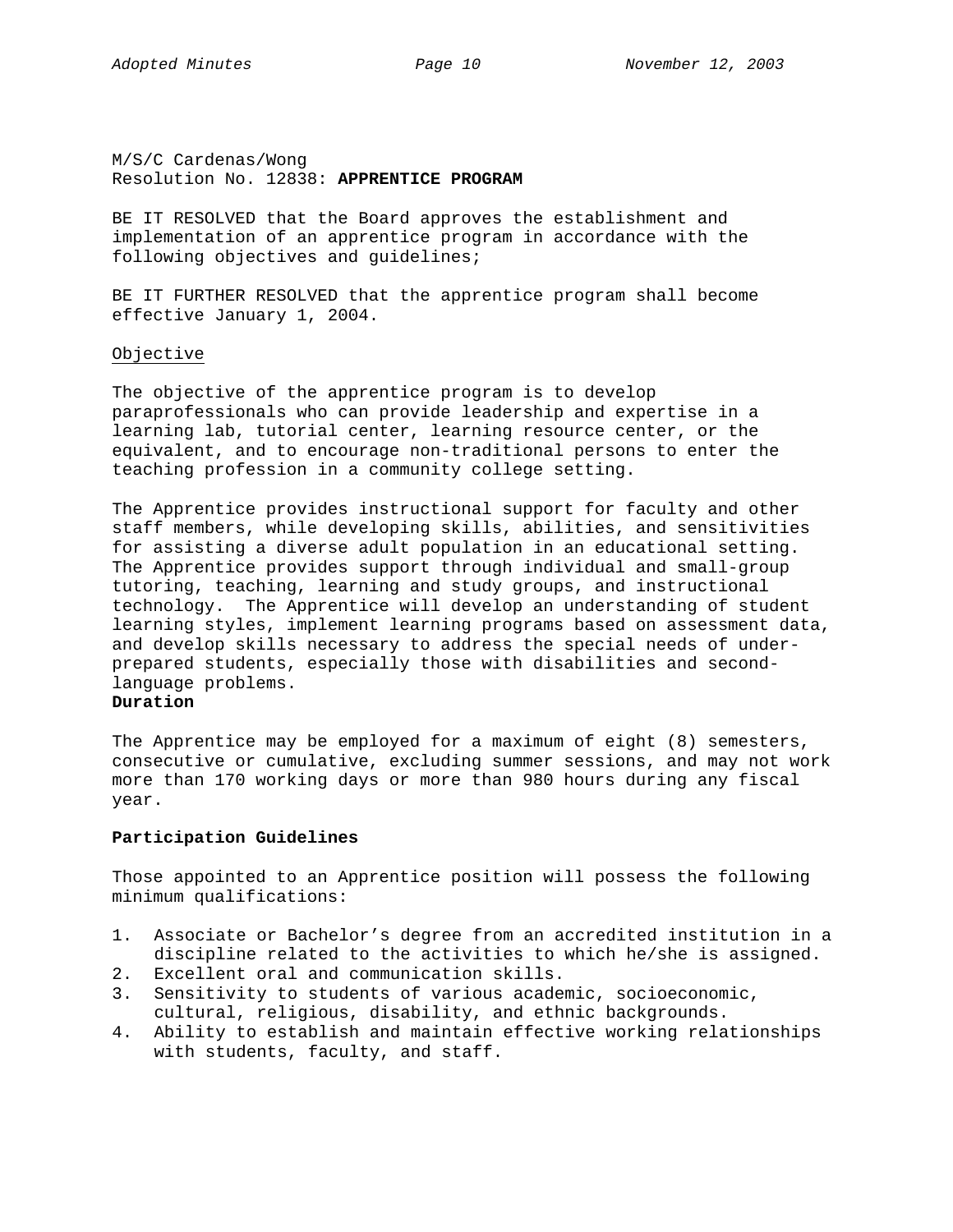# **Compensation**

Apprentice shall be compensated in accordance with the following hourly rates, which are based on education:

| Associate Degree  | \$10.00 per hour |  |  |
|-------------------|------------------|--|--|
| Bachelor's Degree | \$12.50 per hour |  |  |
| Master's Degree   | \$15.00 per hour |  |  |

### **Assessment**

The Apprentice works under the direction of the Dean of Learning Services, or a certificated member of his/her staff, or an individual tenured faculty member, and is assessed through direct observation, student surveys, and training sessions.

**Fiscal Impact Statement:** There is no fiscal impact for the apprentice but rather creating a job specification. If and when the position is filled the funds will be utilized from the department needing the work to be performed.

M/S/C Cardenas/Wong Resolution No. 12839: **FULL-TIME TEMPORARY ACADEMIC PERSONNEL**

BE IT RESOLVED that the Board approves the following full-time temporary academic personnel be employed for the Spring 2004 Semester, pending medical and background checks:

| NAME            | CLASSIFICATION/STEP |                                                                                   | ASSIGNMENT     |
|-----------------|---------------------|-----------------------------------------------------------------------------------|----------------|
| Rangel, Beatriz |                     | Appropriate Classification<br>and Step Contingent Upon<br>Verification of Records | ESL Instructor |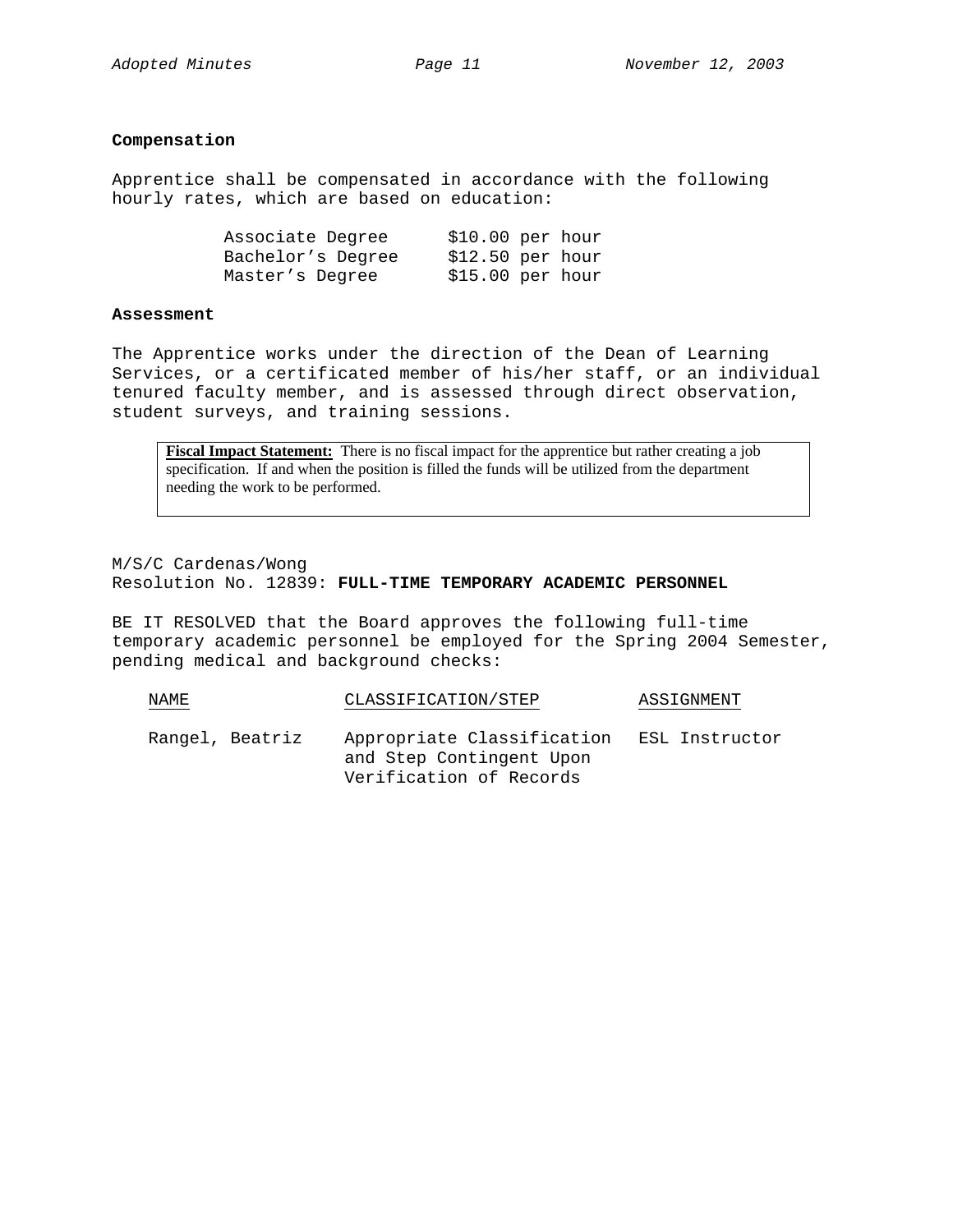M/S/C Cardenas/Wong Resolution No. 12840: **EMPLOYMENT OF PER-SESSION INSTRUCTORS**

BE IT RESOLVED that pursuant to Title V 53430, California Education Code 87359, and the District's Hiring Procedures (Resolution No. 11647, dated June 9, 1999) the following individuals have been determined to possess qualifications that are at least equivalent to the minimum qualifications for the disciplines indicated, and are hereby approved to teach subjects under said discipline for the 2003- 2004 Academic Year:

NAME NAME POSSIBLE ASSIGNMENT

| Baxter, Eddie-Juan | Emergency Medical Services   |
|--------------------|------------------------------|
| Cedric, Ceseña     | Emergency Medical Services   |
| Gonzalez, Adrian   | Computer Information Systems |
| Mercado, Pete      | Emergency Medical Services   |
| Sanchez, Arturo    | English as a Second Language |

M/S/C Cardenas/Wong Resolution No. 12841: **EMPLOYMENT OF PER-SESSION INSTRUCTORS**

BE IT RESOLVED that the following personnel be employed during the 2003-2004 academic year, as credentialed, at the hourly rate provided for in Resolution No. 12564. Employment is contingent upon verification of records, credentials, finger printing clearance, and sufficient enrollment, or whether the class is essential to a fulltime instructor's load:

NAME POSSIBLE ASSIGNMENT

| Beltran Susan       | Emergency Medical Services  |
|---------------------|-----------------------------|
| Clardy, Gilbert     | Speech                      |
| Cuevas-Mason, Maria | Administration of Justice   |
| Marrs, David        | Driver Improvement Training |
| Mellow, Steve       | Photography/Art             |
| Pearson, Michelle   | Emergency Medical Services  |
| *Peques, Ron        | Administration of Justice   |
| Romo, Anita         | Nursing/Phlebotomy          |

\*Substitute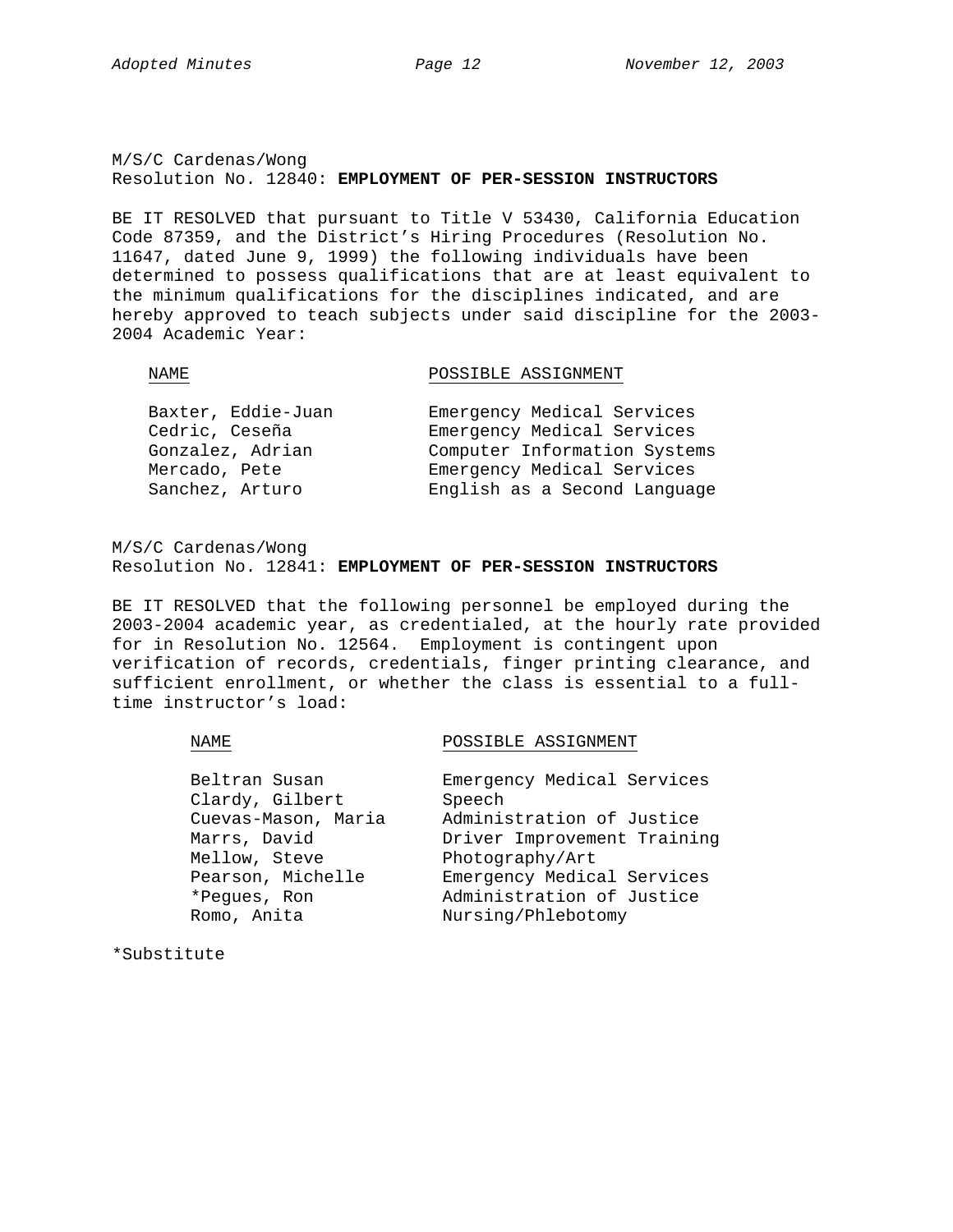M/S/C Cardenas/Wong Resolution No. 12842: **COACHING ASSIGNMENTS**

BE IT RESOLVED that the Board approves the following list of individuals to be appointed as Athletic Coaches for the 2003-2004 academic year at the District stipend of \$850.00 per assistant coach:

| NAME | POSITION<br>$\sim$ $\sim$ | ىر<br>ж |
|------|---------------------------|---------|
|      |                           |         |

Casarez, Gerardo Assistant Coach Women's Volleyball Fristrup, Carey Assistant Coach Men's Basketball

M/S/C Cardenas/Wong Resolution No. 12843: **VOLUNTEER EMPLOYMENT**

BE IT RESOLVED that the Board approves Aurelio Avila as Assistant Men's Basketball Coach, and he shall be covered by Workman's Compensation Insurance through March 31, 2004.

BE IT FURTHER RESOLVED that thanks are hereby expressed to Aurelio Avila for his contribution to Imperial Valley College.

M/S/C Cardenas/Wong Resolution No. 12844: **OUTREACH COORDINATOR**

BE IT RESOLVED that the Board approves the recommendation of the Dean of Financial Aid and State Programs and the Vice President for Student Services, the following full-time, non-tenure track, temporary faculty position be established with funding to be contingent upon continued funding of the State Board Financial Aid Program:

|  |  | PROJECT POSITION |  |  | FUNDING SOURCE |
|--|--|------------------|--|--|----------------|
|--|--|------------------|--|--|----------------|

Outreach Coordinator State Board Financial Aid Program

M/S/C Cardenas/Wong Resolution No. 12845: **CLASSIFIED RESIGNATION**

BE IT RESOLVED that the resignation of the following classified employees be accepted as of the dates indicated:

| NAME<br><b>Contract Contract Contract Contract</b> | POSITION   | DEPARTMENT               | FUNDING | RANGE | EFFECTIVE |
|----------------------------------------------------|------------|--------------------------|---------|-------|-----------|
| Counce,                                            | Purchasing | Purchasing District 27-B |         |       | 10/31/03  |
| Angela                                             | Technician |                          |         |       |           |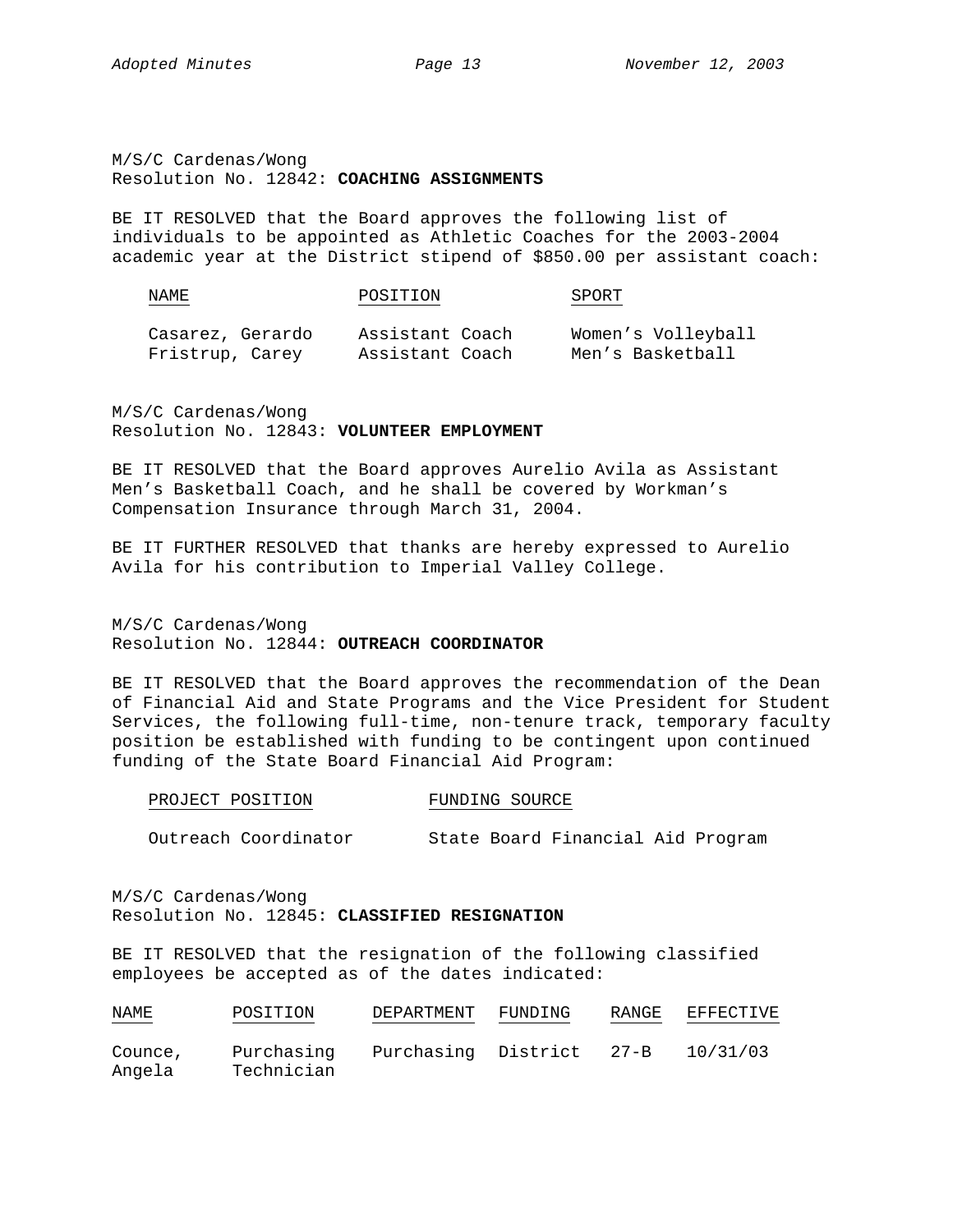M/S/C Cardenas/Wong

# Resolution No. 12846: **CLASSIFIED SERVICE EMPLOYMENT**

BE IT RESOLVED that the following individuals be employed in the classified service as indicated:

| NAME                 | POSITION                       | DEPARTMENT                             | FUNDING       | RANGE    | EFFECTIVE |
|----------------------|--------------------------------|----------------------------------------|---------------|----------|-----------|
| Santiago,<br>Leticia | Office<br>Assistant II         | Student<br>Support<br>Services         | Federal       | $22 - A$ | 10/06/03  |
| Rivera,<br>Elsa      | Instructional<br>Lab Assistant | Library<br>Learning<br>Services<br>Lab | District 23-A |          | 10/24/03  |

M/S/C Cardenas/Wong Resolution No. 12847: **EMPLOYEE VOLUNTARY LEAVE OF ABSENCE**

BE IT RESOLVED that the Board approves a Voluntary Leave of Absence for classified employee Lina Otero, Student Services Representative for the Extended Campus, effective November 4 through April 2, 2004.

BE IT FURTHER RESOLVED that the employee is to pay all medical insurance premiums for the time period she is off work in order to continue coverage under the medical plan.

# M/S/C Cardenas/Wong Resolution No. 12848: **TRANSPORTATION OPERATOR**

BE IT RESOLVED that the Board approves the recommendation of the Director of Human Resources and CSEA, Chapter 472, to add the following classification to the classified service effective November 13, 2003. Under agreement dated October 3, 2003, between the District and CSEA, Chapter 472, the classification is declared to be "vacant and not open" for recruitment, and this position is designated and classified as substitute/as needed basis only.

| CLASSIFICATION          | RANGE | SALARY BASE      |
|-------------------------|-------|------------------|
| Transportation Operator | 24    | \$10.81 per hour |

Representative Duties:

Drive District vans and other vehicles, transporting students and staff as authorized. Transport students and staff on field trips, athletic events to various locations, choosing the best route and making departure and arrival times as scheduled. Adhere to policies